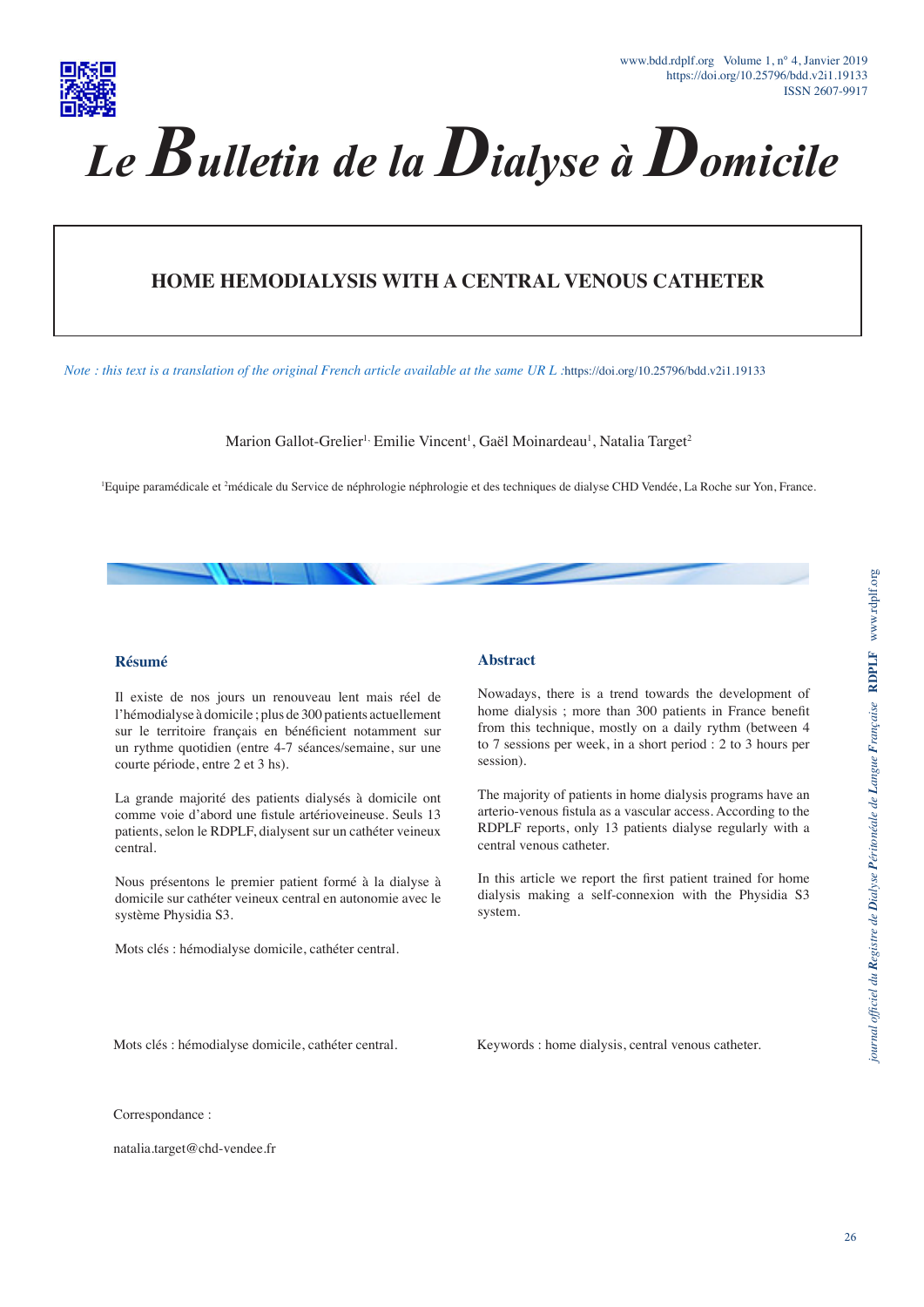### **INTRODUCTION**

Home hemodialysis (HHD) began in the 1960s, first in Japan (1), United States (2), England, and in France from 1967. The expansion was progressive until eighty with more than 2,000 home-dialysis patients, which at that time represented about 20% of dialysis patients in our country.

Studies published at that time showed an improvement in survival following home installation (3), a better quality of life (4) and a lower cost for the health system (5).

Despite all these encouraging prognoses, it has settled down gradually following the emergence of out of hospital dialysis units both in France and internationally.

For example, Figure 1 shows the incidence of home dialysis patients over time in the United States (6).

 There is now a slow but real revival of home hemodialysis, more than 300 patients in France currently benefit of it (7), including a daily rythm (between 4-7 sessions / week, over a short period , between 2h and 3h per session).



Fig. *annual incidence of patients on home hemodialysis (HHD), in center (ICH) and peritoneal dialysis (PD) in US. USRDS data (6)*

Indeed, there are medical indications for daily short hemodialysis (8), including the presence of cardiovascular complications: persistent arterial hypertension, left ventricular hypertrophy, malnutrition, intolerance phenomena (hypotension, cramps, malaise), excessive weight. Other indications are: pregnancy, contraindication to transplantation, erythropoietin resistance, irreducible hyperphosphatemia.

Beyond the strictly medical plan, there are also social indications: active life, employment, the main goal being to preserve the autonomy of the patient. This is possible partly thanks to the availability in France from 2005 and 2013, of 2 models of home dialysis monitors, reduced in size, portable, which allow the prescription of daily short dialyses, low dialysate flow. No need for a water treatment, the ultrapure pyrogen-free dialysate is prefabricated and packaged in 5-liter bags. The installation is thus simplified (Nx stage: pre-assembled cassette containing the dialyzer - type PUREMA, of surface 1.6m2 - the blood lines and the circuit dialysate, of single use), (PhysidiaS3: pre-assembled cassette, choice of dialyzer). In this context it is necessary to have a storage space at home.

As part of the Patient Therapy Education (PTE) program of dialysis methods at the Centre Hsosptalier Vendée in La Roche sur Yon, our main mission is to provide patients with a treatment method that integrates as well as possible into his projects of life. Training in home hemodialysis programs is therefore an integral part of the possibilities offered to end-stage chronic renal failure patients. Our hemodialysis center has just over 11 patients trained over the last 5 years.

According to the RDPLF, 13 home hemodialysis patients have a central venous catheter: 11 patients with the NxStage monitor and 2 patients with the Physidia S3 monitor, one of whom being the patient we are going to describe because it is the first training in HHD with central catheter in total autonomy, in a patient who chose the dialysis monitor offered by the laboratory Physidia.

In this article, we first discuss the medical context of the patient, then the process of training on HHD on the central venous catheter autonomy including practical aspects, the different stages of training, the presentation of the protocol of connection / disconnection to catheter, the follow-up protocol, the impact on the quality of life of the patient

### **MATERIAL ET METHODS**

#### **Medical context**

This was a male patient, 49 years old, married, former independent craftsman, autonomous in his daily life. history:

• IRCT following Berger's disease. He had known hemodialysis sessions in autodialysis.

• Kidney transplant in 2002.

Post-transplant immunosuppression complicated by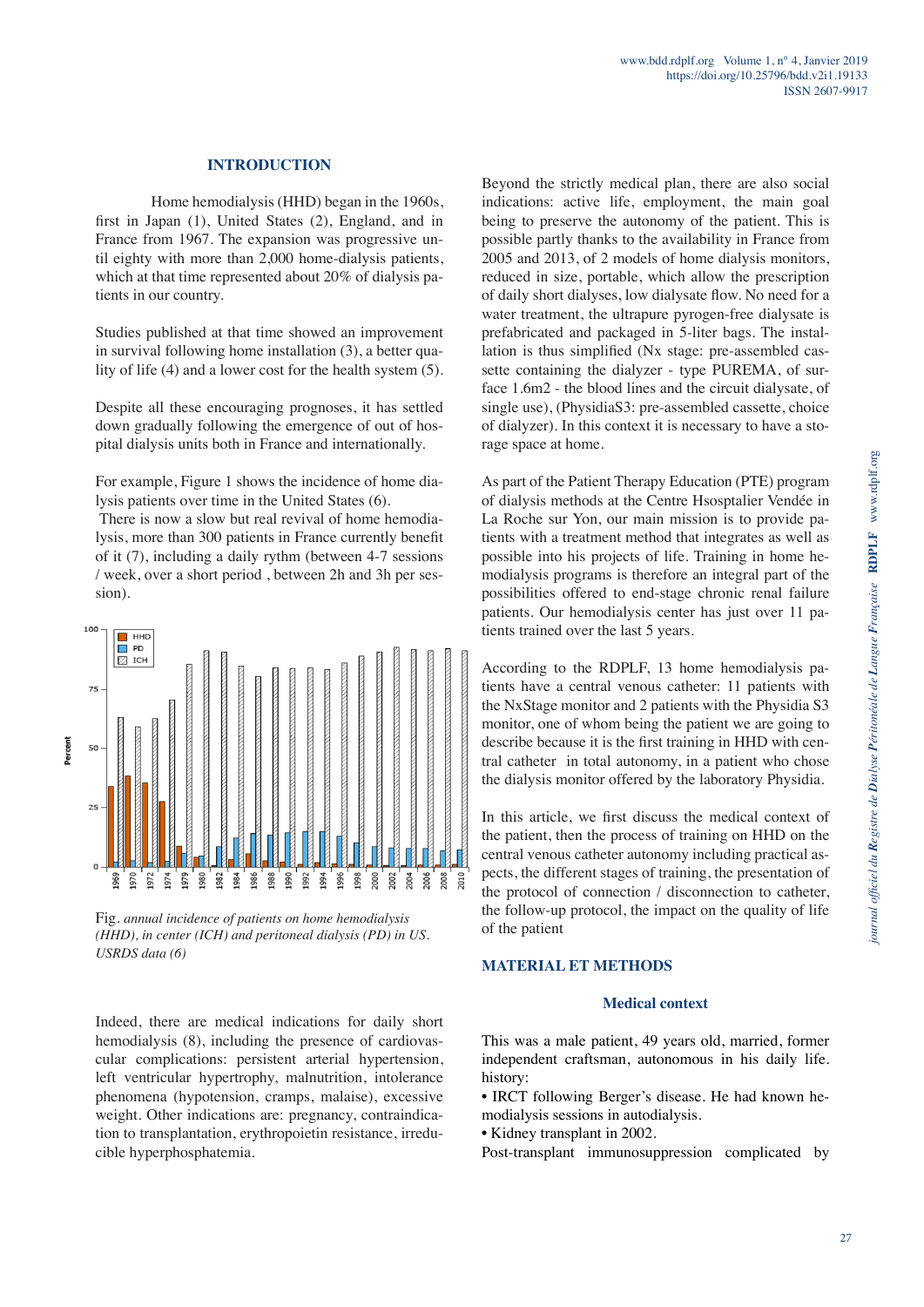high grade B stage B lymphoma with digestive localization treated with R-CHOP and suppression of immunosuppression.

• Antracycline dilated cardiomyopathy, 25-30% ejection fraction, NYHA III.

- Defibrillator carrier,
- Multiple infectious and cardiovascular complications

Back in hemodialysis in semi-emergency, in April 2017, on central venous catheter.

A heart / kidney transplant project was under consideration, but it is currently against.

The dialysis sessions were complicated by a very poor hemodynamic tolerance marked by episodes of repeated symptomatic hypotension and cramps, not allowing optimal control of its volume, which was a major issue in this cardiac and oliguric patient.

There was therefore a need to split his dialysis sessions to improve tolerance, with a short daily routine hemodialysis program, which resulted in satisfactory hemodynamic stability.

Subsequently, a daily home dialysis program was offered to her, a project that perfectly adapts to the patient's daily routine.

A right radial fistula was made. At first there was a developmental delay, then a distal ischemia appeared, emplified at the punctures times. The fistula had to be closed with regard of the appearance of a dry necrosis beginning with the right forefinger: a permanent jugular catheter was set up, thus questioning the home care project.

Nevertheless the patient's wish for a home dialysis program, it was decided to include him as part of a training on HDQ on a central catheter. The patient training lasted 6 weeks, including 2 weeks dedicated exclusively to catheter care. The patient was placed at home on November 4, 2017.

## **The great bases of training**

The first step consisted in the nurse's description of each step of dialysis, this allowed the patient to integrate and understand the protocole in place whereas could not observe it, due to the lying position and the installation of the sterile fields.

During this period, the patient was able to «train» during the sessions, to put on the sterile gloves and to manipulate the material contained in the set.

The next step consisted to install the patient in a proper comfortable position. So he learned to to connect the line while sitting at the edge of the bed with a little table support to his height. The other essential but uncommon element during the treatment was the installation of a small mirror, placed facing him, hanging on the dialysis machine. All this has made this care, till now so technical, becoming accessible. Subsequently, the practice was started: first by the connection, then once it acquired, by the disconnection, which turned out to be simpler.

## **Catheter connection protocol Material constraints**

Once the patient became autonomous, training with the Physidia S3 monitor, chosen by the patient, the paramedical team's therapeutical education program was carried out as planned.

To consider sessions on this dialysis machine, it is necessary to install a transformer between the electrical outlet and the monitor, the latter being recommended by the manufacturer in the case of catheter connection.

| <b>Patient</b>                                                                                                                                              | <b>Helper</b> |
|-------------------------------------------------------------------------------------------------------------------------------------------------------------|---------------|
| Patient gets ready, takes his constants                                                                                                                     |               |
| Hygienic hand treatment by friction                                                                                                                         |               |
| Prepare the equipment and open the set                                                                                                                      |               |
| Put on sterile gloves, prepare and organize the set.                                                                                                        |               |
| Remove the catheter bandages, discard the gloves                                                                                                            |               |
| Hygienic hand treatment by friction                                                                                                                         |               |
| 2nd pair of sterile gloves: Aseptic cleansing of the skin<br>and the catheter: centrifugal technique starting from the<br>emergence. Cleaning the branches. |               |

Indeed, a standard relating to electromedical devices and more particularly to those in the field of dialysis (NF EN ISO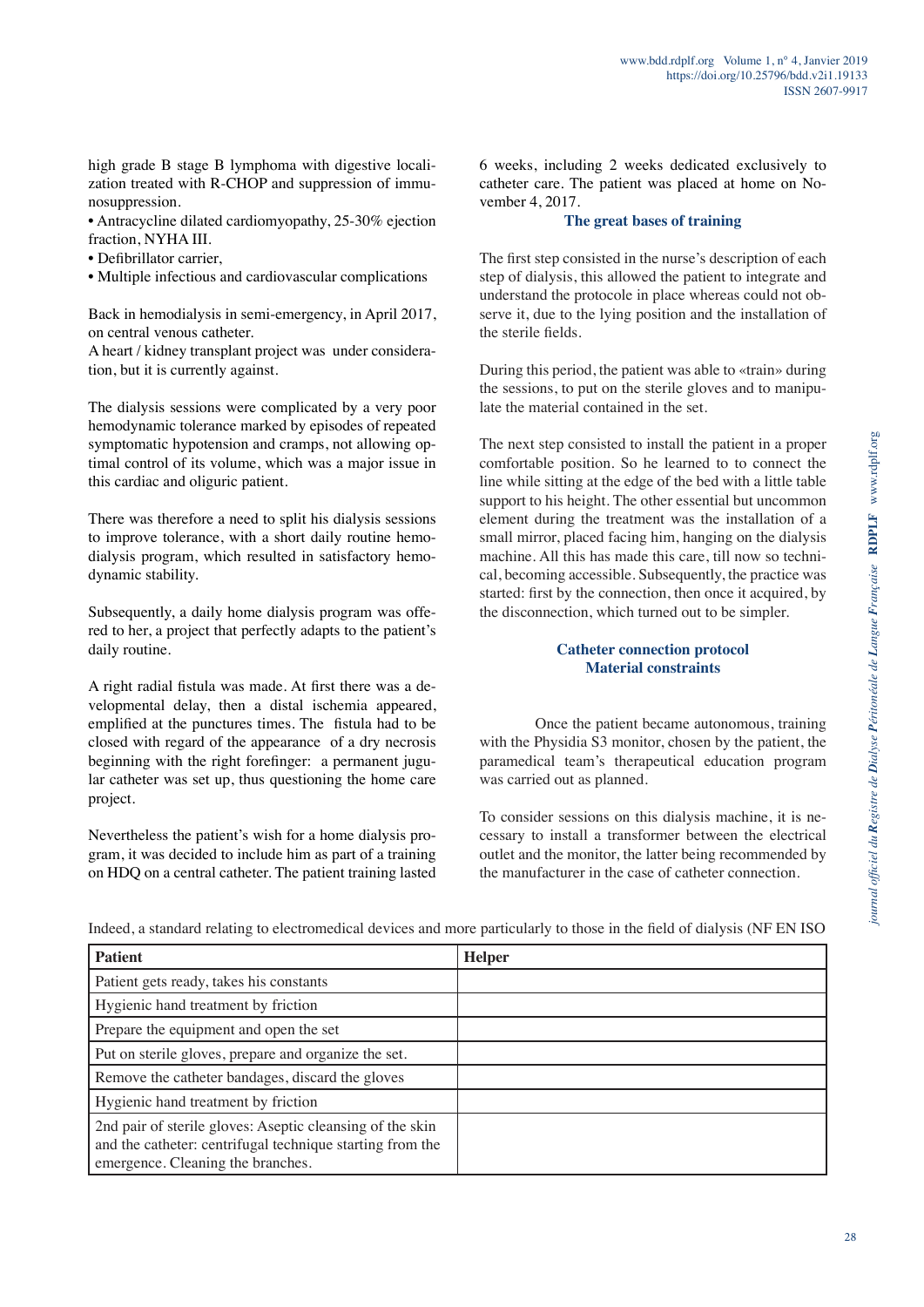| Surround the catheter's branches with compresses<br>soaked in antiseptic                                                                            |                                                                                                                                   |
|-----------------------------------------------------------------------------------------------------------------------------------------------------|-----------------------------------------------------------------------------------------------------------------------------------|
| Put a dry and occlusive dressing on the emergence.                                                                                                  | L'aidant place le champ non troué et fixation à la peau                                                                           |
| Place the perforated tiue drape around the branches,<br>clamper the 2 lanes of the catheter. Aspirate the anticoa-<br>gulant lock (5cc per branch). |                                                                                                                                   |
|                                                                                                                                                     | Hygienic treatment of hands by friction by caregiver and<br>pose non-sterile gloves                                               |
|                                                                                                                                                     | Disinfect the tip and the line on 30 cm with compresses<br>impregnated with antiseptic by helper and Present the<br>arterial line |
| Reception of arterial line with compresses impregnated<br>with antiseptic.                                                                          |                                                                                                                                   |
| Connect the arterial line to the corresponding branch of<br>the catheter                                                                            |                                                                                                                                   |
|                                                                                                                                                     | Disinfect the tip and the line on 30 cm with compresses<br>soaked in antiseptic by the caregiver. Present the venous<br>line      |
| Reception of venous line with compresses impregnated<br>with antiseptic.                                                                            |                                                                                                                                   |
| Connect the venous line to the venous branch of the<br>catheter                                                                                     |                                                                                                                                   |
| unclamp both ways of the catheter                                                                                                                   |                                                                                                                                   |
|                                                                                                                                                     | Unclamp the arterial line and the venous line then ac-<br>tuate the pump                                                          |
| Protect the connections, close the sterile drape and fix<br>the lines                                                                               |                                                                                                                                   |
| ERemove gloves, mask and haur cap                                                                                                                   |                                                                                                                                   |
| Hygienic hand treatment by friction                                                                                                                 |                                                                                                                                   |
| Apply the prescription settings.                                                                                                                    |                                                                                                                                   |
|                                                                                                                                                     |                                                                                                                                   |

## **Catheter disconnection protocol**

| <b>Patient</b>                                                              | <b>Helper</b>                                                  |
|-----------------------------------------------------------------------------|----------------------------------------------------------------|
| Hygienic hand treatment by friction                                         |                                                                |
| Restore the extracorporeal circuit and clamper arterial<br>and venous lines |                                                                |
| Hygienic hand treatment by friction                                         |                                                                |
| Wear haur cap and mask                                                      |                                                                |
| Op»n te drape prepare the heparin and place it in the cup                   |                                                                |
| Put on sterile gloves, prepare the set, open the dressing                   |                                                                |
| Take heparin in the cup                                                     |                                                                |
|                                                                             | Put the dressing under the branches and attach to the<br>skin. |
| Clamper branches                                                            |                                                                |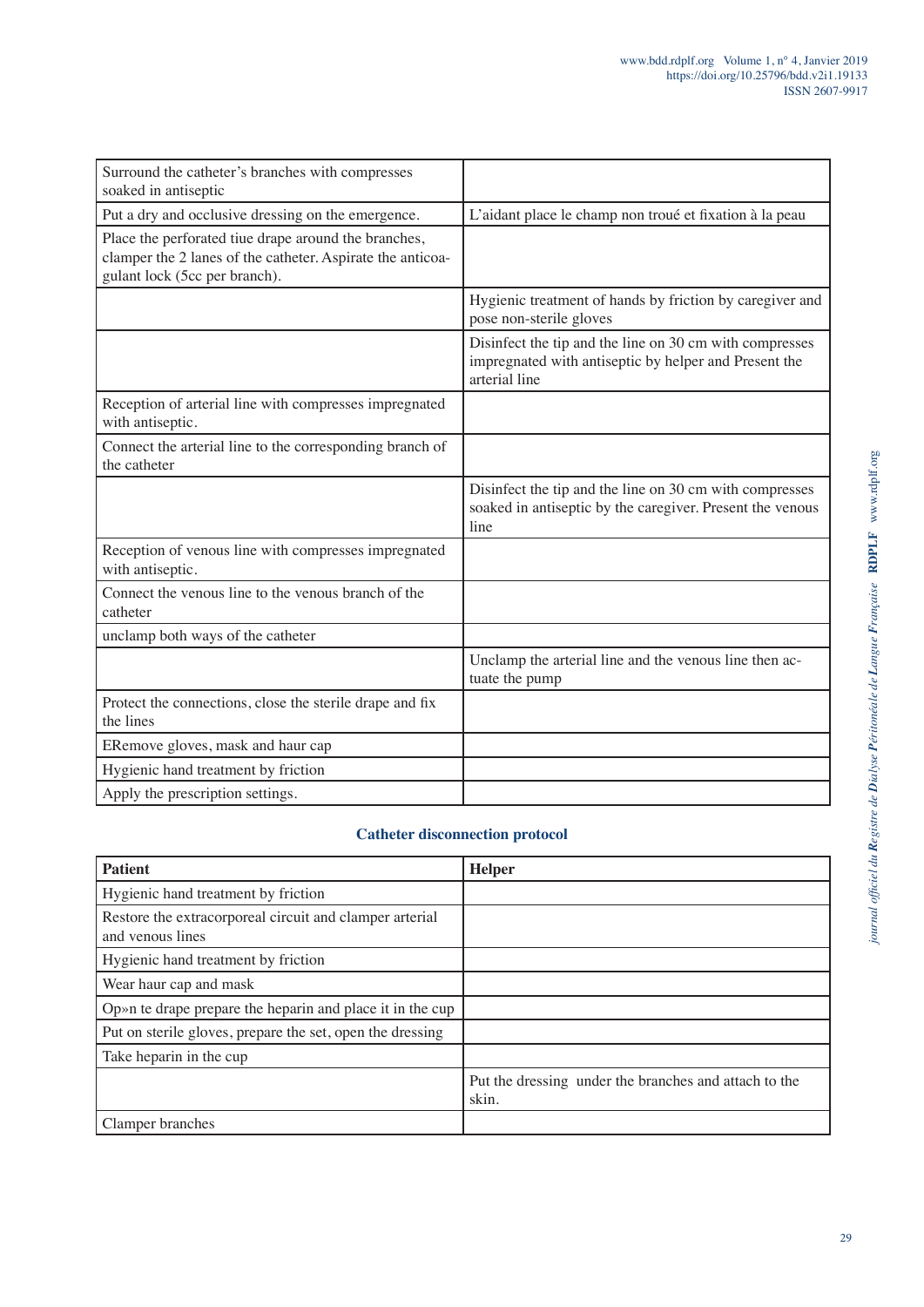| Disconnect the arterial and venous lines of the catheter's<br>branches with compresses soaked in antiseptic |                                  |
|-------------------------------------------------------------------------------------------------------------|----------------------------------|
|                                                                                                             | Reception of lines by the helper |
| Inject the heparine lock prescribed                                                                         |                                  |
| Close the branches of the catheter with sterile single-use<br>plugs                                         |                                  |
| Remove gloves                                                                                               |                                  |
| Hygienic hand treatment by friction                                                                         |                                  |
| Put 2 ° pair of sterile gloves                                                                              |                                  |
| Make a dry and occlusive bandage of the catheter's<br>branches                                              |                                  |
| Remove gloves, mask and hair cap<br>Hygienic hand treatment by friction                                     |                                  |

60601-2-16 «Particular requirements for basic safety and essential performance of hemodialysis, hemodiafiltration devices and hemofiltration «) defines specific requirements for central venous catheter therapy versus arteriovenous fistula access. This standard specifies in particular the leakage currents to be complied with, regardless of the conditions of use, and whose importance is of paramount importance in case of ground wire interruption on the electrical installation of the patient's home. In the case of Physidia, the leakage currents generated by the device meet the criteria defined in the standard for an arteriovenous fistula connection. However, for a central venous catheter connection, the requirements in terms of leakage currents are more restrictive because of the proximity of the connection with the heart. This is why the use of the S3 monitor with a vascular approach of central venous catheter type requires the establishment of an isolating transformer that ensures compliance with leakage currents specific to this type of connection.

## **Regular patient's follow up**

The monthly follow-up consists of a center dialysis session followed by a medical consultation. It demonstrates to date a perfect management of dressings and the functioning of the approach. On the reports of weekly sessions we note the absence of significant alarms.

The paramedical home visits take place according to a strict calendar: the day of the installation at home, the following day, to day7, to day30, then every 3 months for 6 months, then every 6 months, and this for all the patients whatever they are they using a fistula or catheter. At the end of this visit, the patient dialyses by himself in the presence of the nurse who reviews the self-puncture, assembly of the machine, care and hygiene in a comprehensive way; a report is recorded in the patient file.

## **Quality of life**

A quality of life questionnaire (MOS SF36) is conducted once a year. Since the installation of the patient at home on November 4, 2017, the different items demonstrate a satisfactory adaptation of the method to its living environment.

If post-dialytic symptoms - especially asthenia - reappears when the dry weight is underestimated, the patient expresses real comfort the rest of the time. He was able to resume walking a little in the afternoon after the session. And despite his cardiovascular state marked by severe dilated cardiomyopathy, a 25% ejection fraction and a NYHA class III symptomatology.

## **Discussion**

The main fear was to entrust a high-risk infectious care, as is the case with the sterile care of a central venous catheter, to a patient who just a few days ago had never had to put on a pair of sterile gloves! The paramedical and medical team assumes its educational convictions and is fully involved in the training in the precise gestures that represents the care of the catheter in an aseptic environment. Our patient is endowed with great dexterity and analytical abilities and his rigor with the protocol has been remarkable. These skills have made his training quite safe and serene. His caregiver intervenes only to: a) fix the sterile fields to his skin, at the time of connection and disconnection to avoid aseptic mistakes and b) disinfect the arterial and venous lines and stretch them.